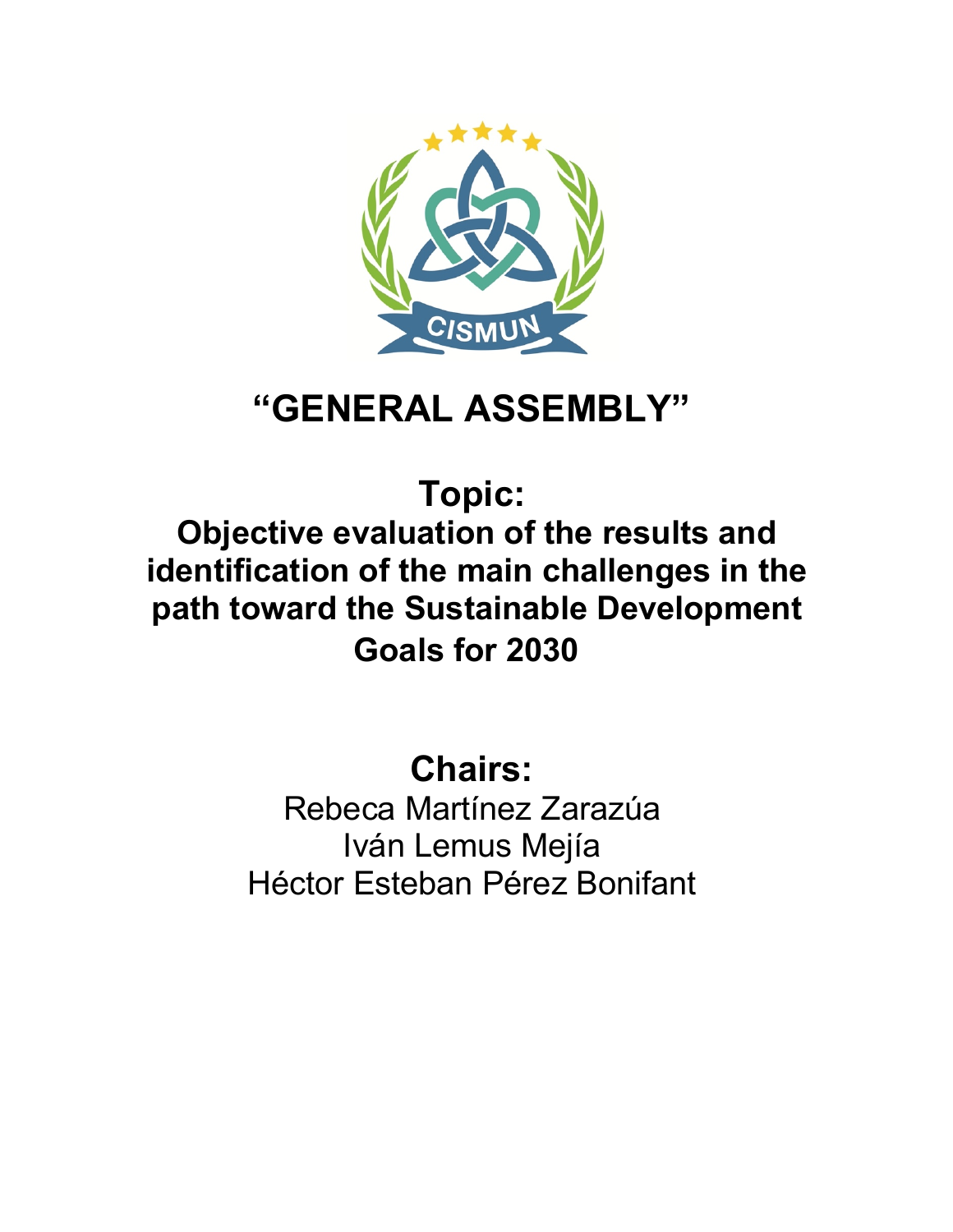# **Committee Background:**

The General Assembly was established in 1945 under the Charter of the United Nations. It is the main policy-making organ of the United Nations. It involves all member states, it provides a unique forum for discussion of international issues covered by the Charter of the UN. In the General Assembly, all the 193 member states have an equal vote. The UNGA makes key decisions for the UN like appointing the Secretary-General and Electing the non-permanent members of the Security Council. One of the General Assembly's goals is to reach goals to attain peace, security, and development, it also safeguards human rights, and in general, strengthens the United Nations.

# **Background Information of The Topic:**

The sustainable development goals were adopted in 2015 by the United Nations as a universal call to action. 17 goals are tackling different global issues to ensure a balance in social, economic, and environmental sustainability. Technology and financial resources from every society are necessary to achieve the SDGs in every context. They reaffirm international commitment for our planet and involve us all to build a more sustainable and safer place for all of us.

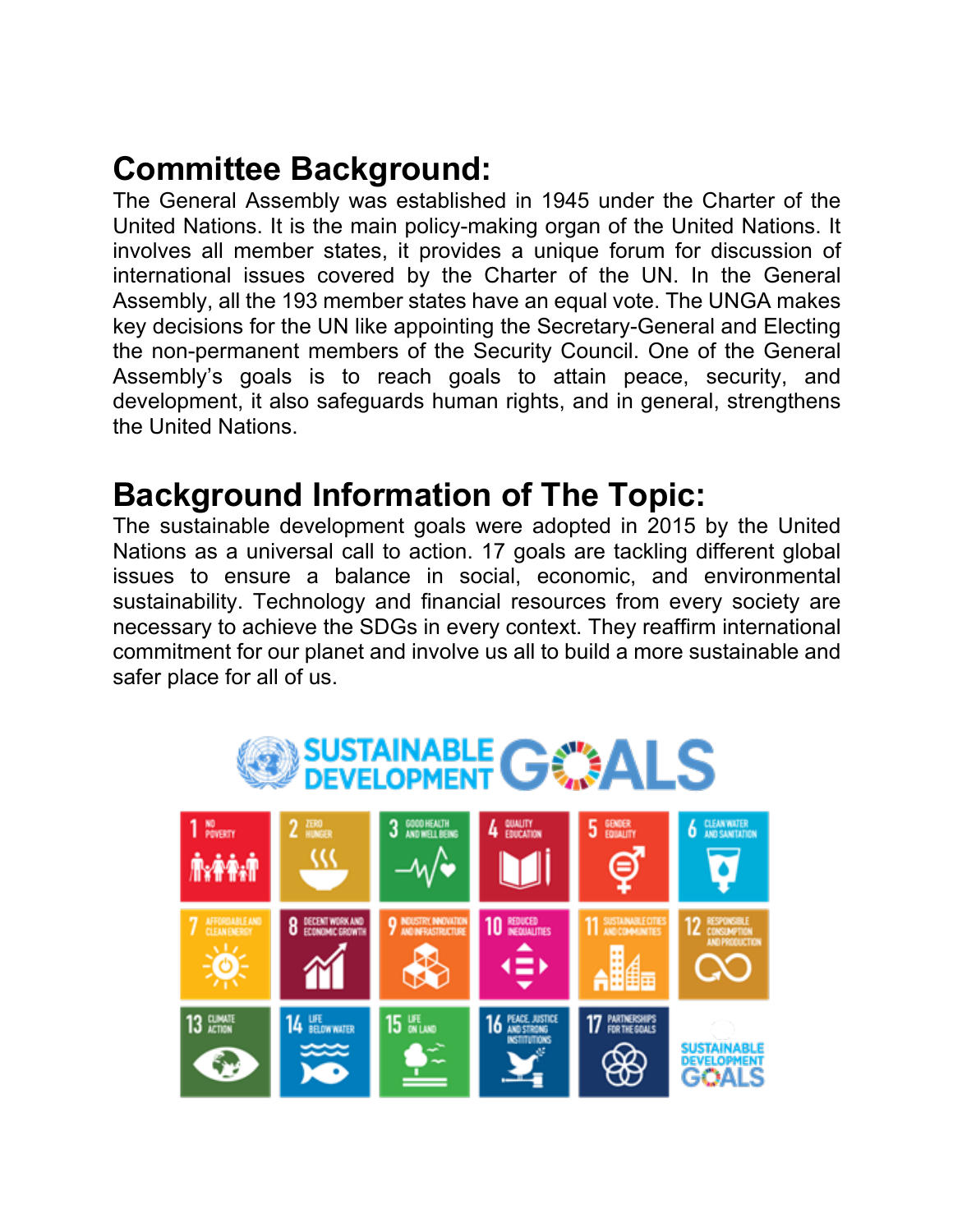# **Position Of Major Nations:**

China:

China as a country has always been an important nation to focus on due to the impact it has directly on all the rest of countries, which is why its development, realization, and process of completing the UN Sustainable Development Goals is something crucial. Is important to highly regard China more specifically on all the goals that revolve around the use of the population, the use and generation of energy, the carbon footprint, and consumption/production. China has openly supported the ideals for which the SDG stands for, clearly focusing on the issues that must be solved to ensure the growth of the production, economy, and protect the environment. Most of the measurements China has currently made are related to industry and their development, modernizing the agriculture sector, and clean segments of the manufacturing value chain. It is also important to remark that the current Chinese Party is openly acting to alleviate rural poverty, ensuring food safety, improving water supplies, and improving social (financial) equality. Some of the areas (SDG) from which China has shown itself not focused on are gender equality and "peace, justice, and strong institutions".

France:

France since its beginning has been one of the most influential countries in the development of the rest of Europe and its historical influences are still today of great importance. As important as it, France fully supports the UN Sustainable Development Goals completely, in fact during 2016 France publicly announced that the country would increase the funding for the French Development Agency for ensuring sustainable development by 4 billion  $\epsilon$  by the end of 2020 and 2 billion  $\epsilon$  in that are meant to be invested on the combat against the climate change mitigation and adaptation. During the last years, France has created and invested capital on different associations and charges that are directly responsible for enduring the accomplishment of the SDG, such as the designation of the Interministerial Representative for Sustainable Development and General Commissioner for Sustainable Development. France is currently focusing on SDGs, 7, 11, 13, 14, 15. (Good Health, Clean Energy, Climate Action, protection of the life bellow water and peace, justice, and strong institutes). France in comparison to other countries has also its independent initiatives such as trying to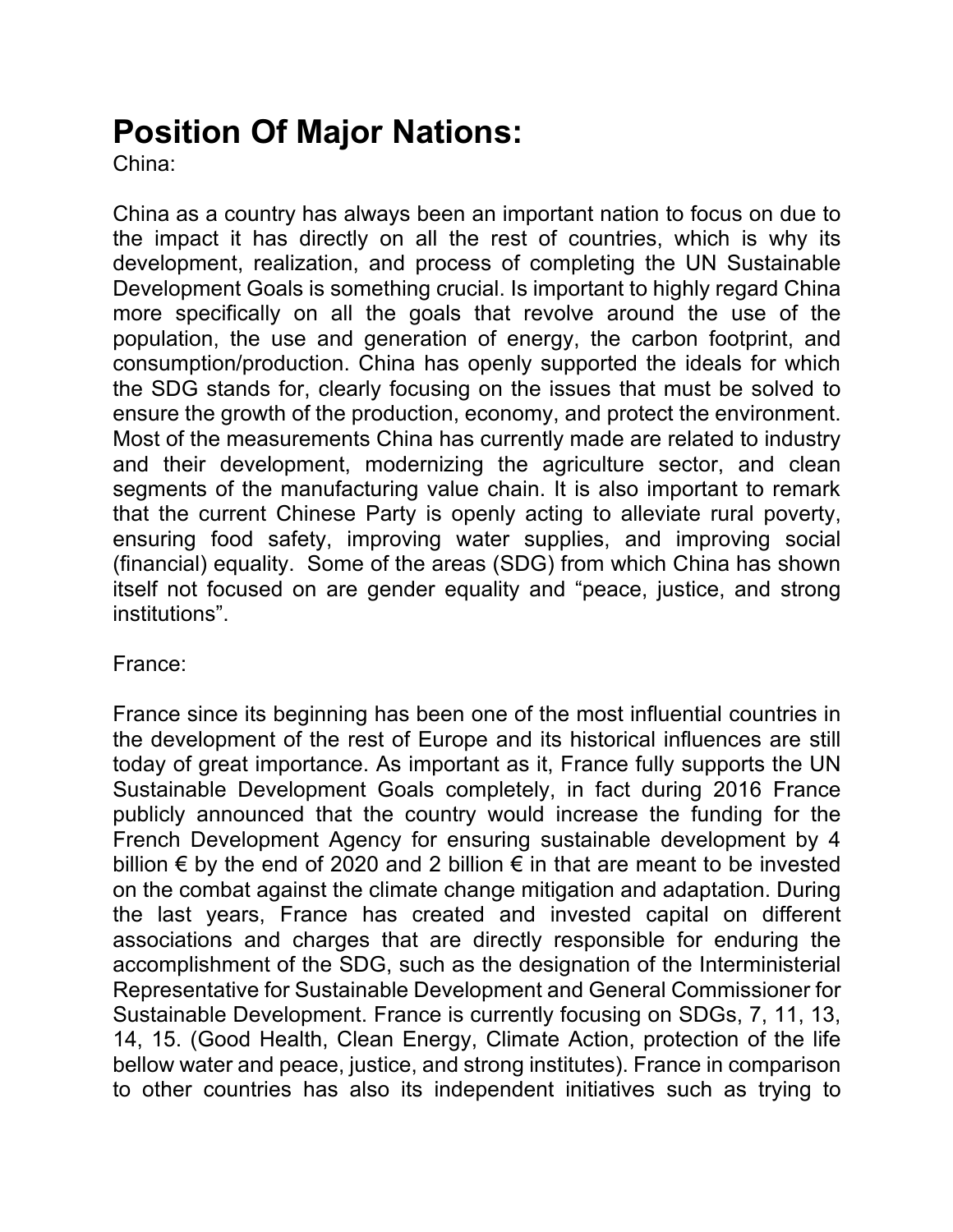convince more countries to join the Paris Agreement and develop projects that encourage the empowerment of women and education.

Germany:

Germany in the development of the SGD's have had complicated issues, however, if there is something important to point out is the active, direct, and public support for the SDGs. Germany is focusing on achieving very important SDGs mostly related to what is the conservation and protection of the environment, most specifically is focusing on the SDG's 3, 12, 13, 14, 15 (Health, Responsible consumption and production, climate action, protection of the life below water and ecosystem conservation). During 2016, the Ministry of Cooperation and Development announced and launched a specific plan of action for marine conservation and sustainable fisheries; Germany also launched in that year the federal research and development funding program (MAREN). It is important to remark that one of the major issues the country has had for the development of the SDG is the very same population and the lack of importance it has on their society, this persists even to nowadays and after the creation of the "Friday for Future'' activities program, according to studies made in the very same country, only about 10% of the German population had awareness of the existence of the SDG in 2018. However, the SDG have had a big reception in the industry and the German commission currently has focused a lot on that sector, having continuous reports that include recommendations for measures to promote the social and structural development of lignite mining regions

Italy:

Italy is one of the countries that, even though time, has maintained themselves truly focused and organized during the creation of programs to ensure the accomplishment of the SDG. Italy has since the beginning provided the country with different and specific initiatives to accomplish them correctly, most specifically focusing directly and currently giving the priority to the SDG's 2, 6, 9, 11, 12, 13, 14, and 15 (zero hunger, clean water, industry innovation, and infrastructure, sustainable cities and communities, responsible consumption and production, climate action, life below the water and life on land). To ensure the protection and development of the different species and habitats (both on land and seas) and according to the Ministry for the Environment Land and Sea-IMELS 2017, Italy has a program of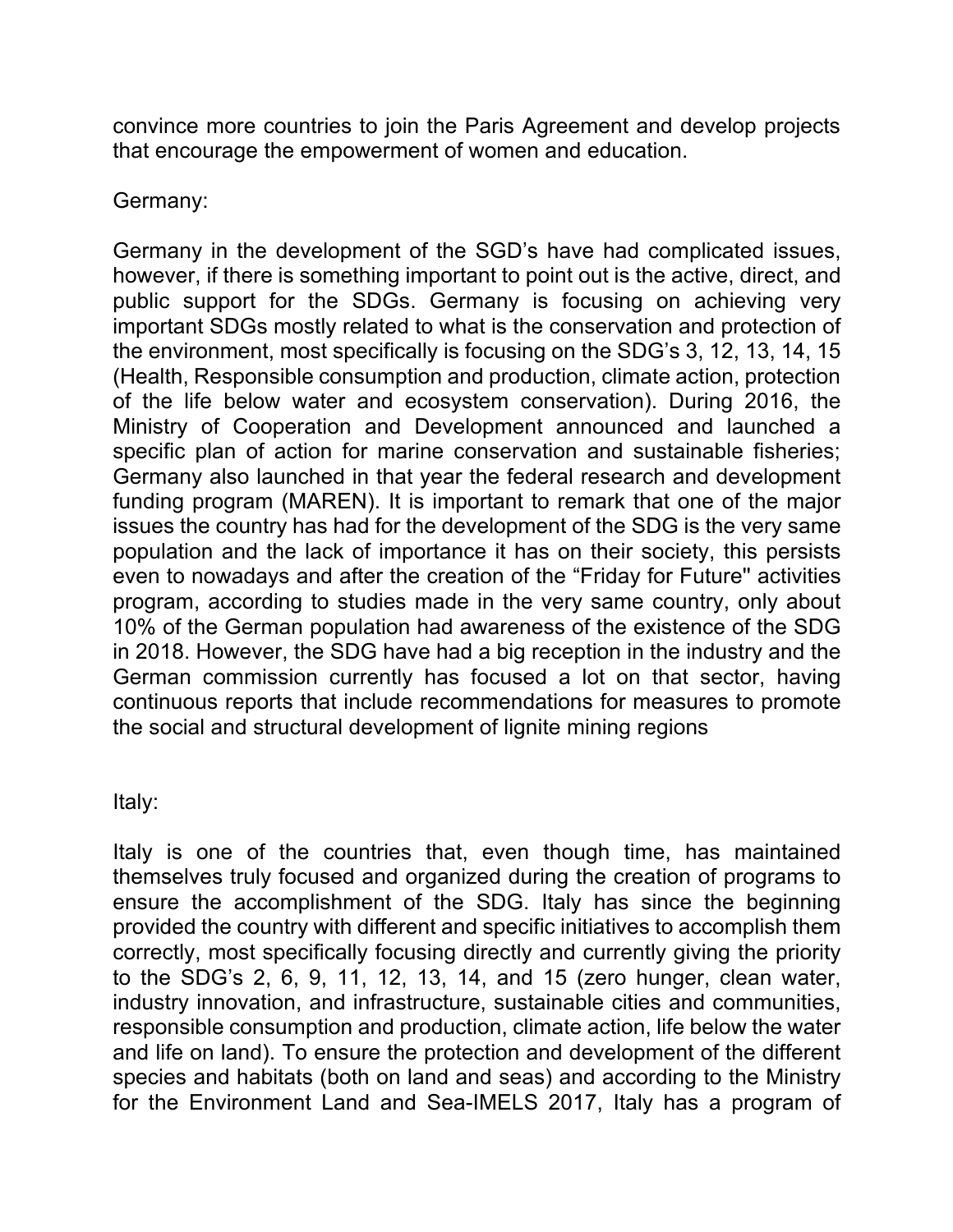increasing the natural protected areas and checking constantly their management and effectiveness, also proposes a plan to protect directly natural ecosystems that are related to agriculture and aquaculture. Italy in this matter has also implemented different policies to prevent anthropogenic and environmental risk, trying to give urban areas a modernization and a step closer towards sustainability. Ensure the restoration of the different ecosystems and try to make the connections and bring together the urban and the rural areas. Also, other measurements Italy is taking to ensure the conservation and restorations of the environment are minimizing pollutant loads in soils and water, halting soil consumption, and preventing as much as possible the impact on maritime and coastal environments. However, after all of this, the most important thing Italy has done to ensure the accomplishment of the SDGs is the implementation of measurements directly in the society, adapting the International Development Cooperation to fit the 2030 agenda of the UN, and establishing the Sustainable Development Forum (this was done directly by the IMELS), which gathers a lot of important institutions and networks in order to raise awareness to the population. Not to mention the amount of budget that was destined towards the research of statistics and of investigations towards improving the approach the country has of the topic.

Japan:

Japan, just as all the nations mentioned before, has shown through the years open public support towards the SDGs and has looked towards the implementation of different strategies to contribute. It is important to remember that Japan is one of the most influential countries on that side of the globe, so their actions along with the Chinese are key to the development of the goals. Some of the major efforts Japan has made towards the SDGs are based on social stability and peaceful development in the world as well as having a special focus on the idea of modernizing the infrastructure of the industry and on regulating related topics such as responsible consumption and production. Japan has developed different strategies for abording the subject such as developing the APEC Guidebook on Quality of Infrastructure Development and Investment (2014), achieving agreement on the G20 Principles for Quality Infrastructure (2019), an agreement which establishes the environment and social considerations as a priority and covers maximizing impact with the" six principles" of sustainable development. It is also important to mention that in 2018 Prime Minister Abe announced for 50 billion dollars to be provided to improve and modernize the infrastructure in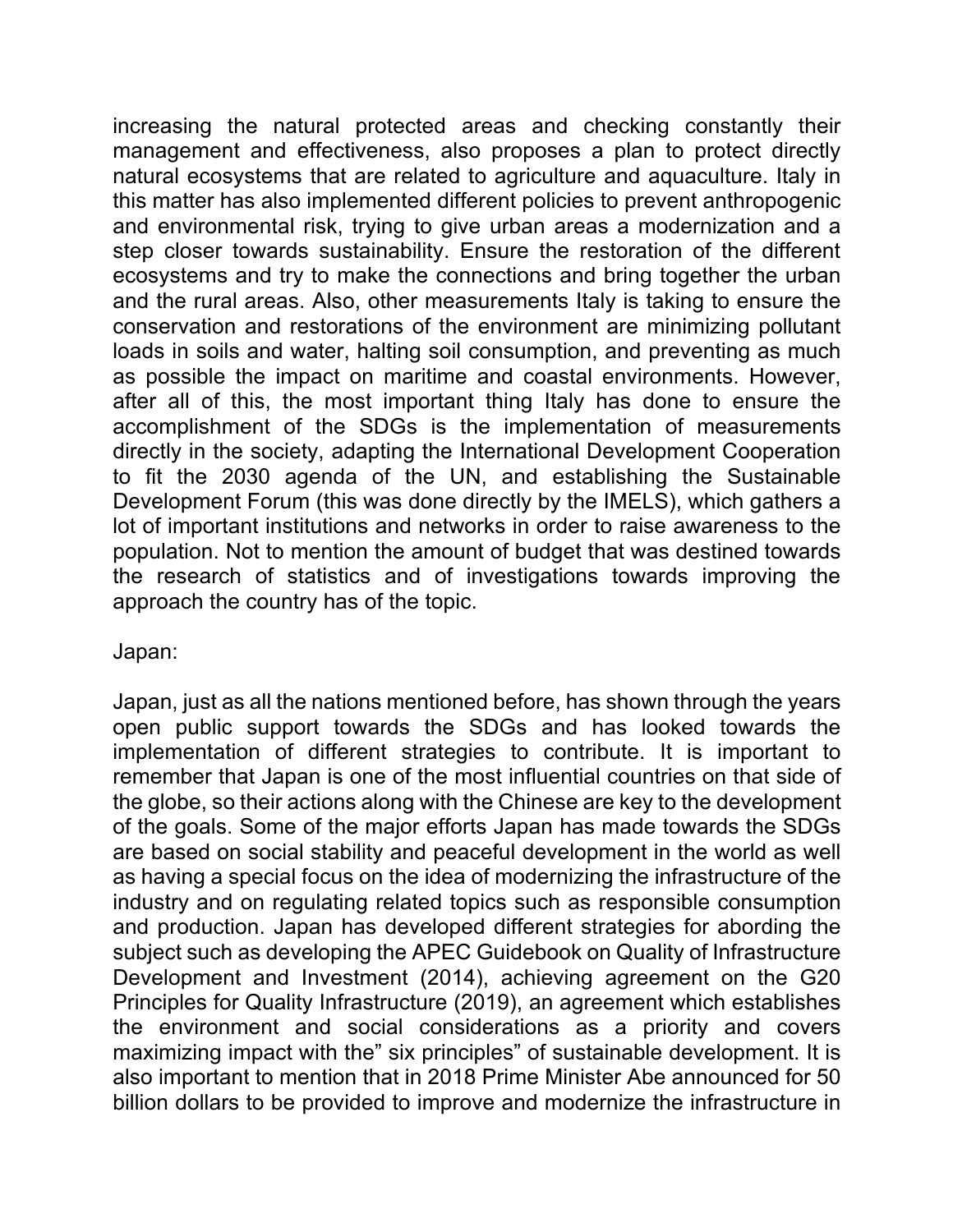the "Indo-Pacific region" and states as priorities to expand education and capacitation for workers and increase employment. It is also important to mention that for achieving the SDGs, Japan made a list of different challenges to be achieved and it also serves as a list for priority tasks to be accomplished. This list includes the empowerment of all people, achievement of good health and longevity, creating growth markets (promote the development of science and technology), sustainable and resilient land use, energy conservation, conservation of the environment, achieving peaceful and safe secure societies (humanitarian relief operations contribution, combat crime including terrorism) and finally strengthening the means and frameworks for the implementation of the SDGs (creation and investment of different and various networks to make conscience and to fight poverty).

Russia:

Since the very beginning of the proposal of the SDGs, the Russian Federation had shown itself supportive. Russia is currently focusing on the development of people (their rights, freedom, health, and wealth in general), which is why the ideals of SDGs align perfectly (according to the country). Russia has adopted 12 different projects to effectively integrate the SDG. These projects and other plans have the purpose of focusing on the modernization and expansion of the Russian infrastructure. With the help of more than 200 experts and 100 organizations, Russia has submitted its first Voluntary National Review which at the same time, established over 17 thematic working groups which include municipal authorities, people from the legislative branch, federal and regional executive bodies, development institutions and civil society organizations South Korea:

South Korea is currently one of the countries that have shown more support and taken more actions towards the insurance of the SDGs. South Korea/ROK during the last years has shown outstanding participation. It is important to highlight the great labor they have done when it comes to the rapid reduction of poverty and inequality. Since the early 1990's ROK has prioritized ensuring the values for what the SDGs stand for and implementing various strategies to accomplish them. ROK has been implementing the Three-Year Plan for Economic Innovation which has the purpose of reforming the public sector and of promoting what is known as a creative economy and boosting domestic demand. The focus ROK is having on the SDGs mainly consists of the economic development and sustainability,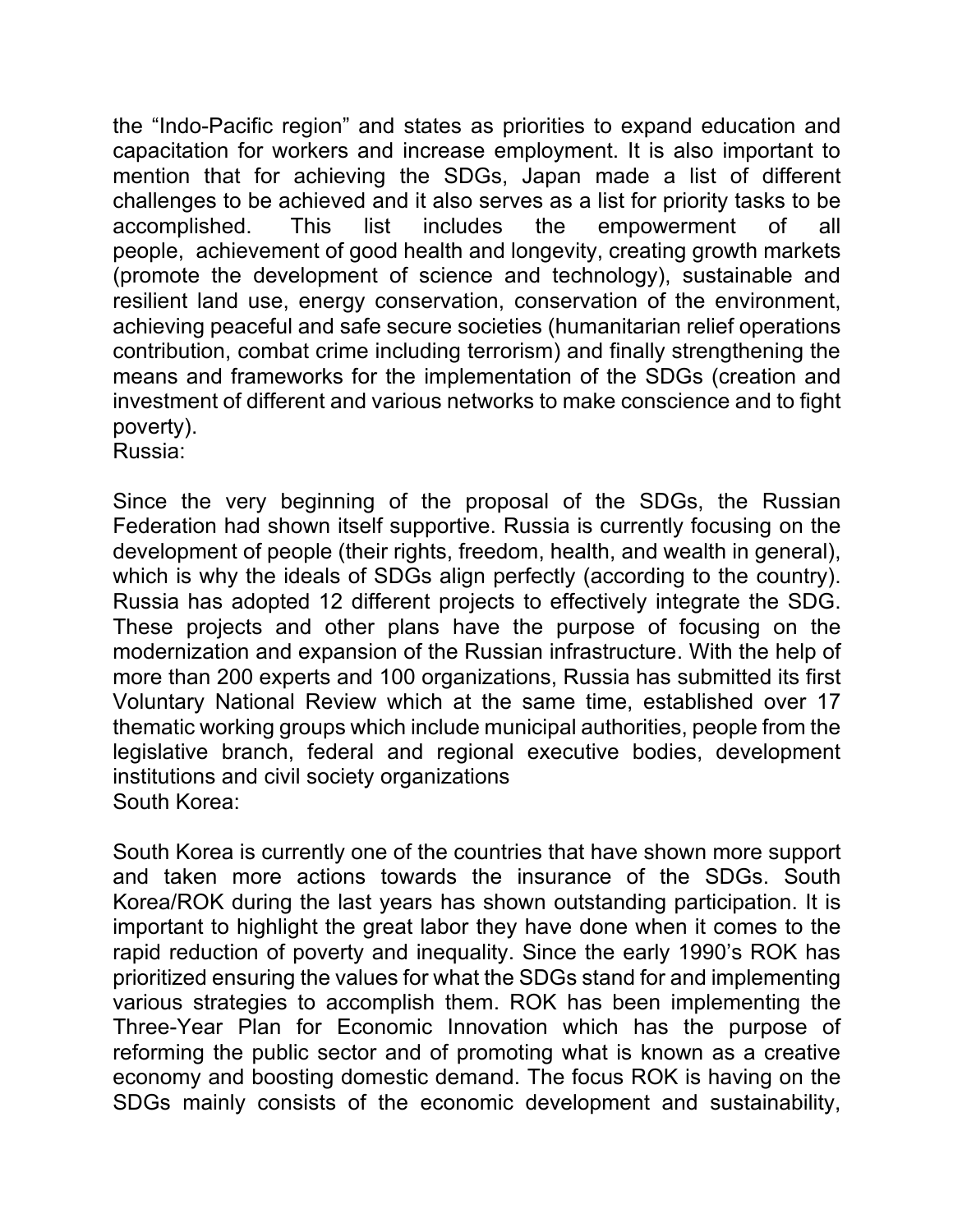innovation, and welfare of the youth (women, elders included). ROK searches to focus on Goals 1, 2, 3, 4, 5, 8, 10, and 17.

#### United Kingdom:

The UK is one of the nations that showed more enthusiasm and participated actively at the time when the SDGs were created. As one of the most influential countries of the world, the UK has been taking direct actions into ensuring the SDGs as well as giving a budget to publicly announce and inform about them. However even though the UK has shown this effort, studies have shown that only 9% of the respondents knew about the SDG. The UK has focused as a country to have a high-quality health service free for all at the point of use, continue to work and implement new legislation on equality issues (including gender), increasing employment considerably and promoting Laboral equality, and finally focusing on high and rising standards of education. The responsibility of acting and supervising the different decisions to be made is currently the Department of International Development which also has established publicly, to begin with, stronger actions to track and combat direct climate change and the consequences.

#### United States:

Even though the popular opinion and even though being one of the countries along with the UK who showed more support towards the implementation of the sustainable development goals, currently the United States has not shown the expected results being the  $35<sup>th</sup>$  in the ranking of the Sustainable Development Solutions Network (SDNS). The USA has not invested or has not developed strong strategies in order to guarantee the awareness of the SDGs in the public eye. However, it is also important to mention that currently, the USA is focusing on various SDGs such as the 1(No poverty), 3(Good Health and Well-Being), 4 (Quality Education), 8 (Decent Work and Economic Growth), and the 10 (reduced inequalities).

### **Definition Of Key Terms:**

• **Sustainable Development Goals (SDG's):** Set of goals adopted by the United Nations in 2015 to ensure peace and prosperity by 2030. The 17 goals go from protecting the planet to ending poverty.

• **Challenge:** The situation of facing something that needs physical or mental effort to do it successfully. Therefore, it tests the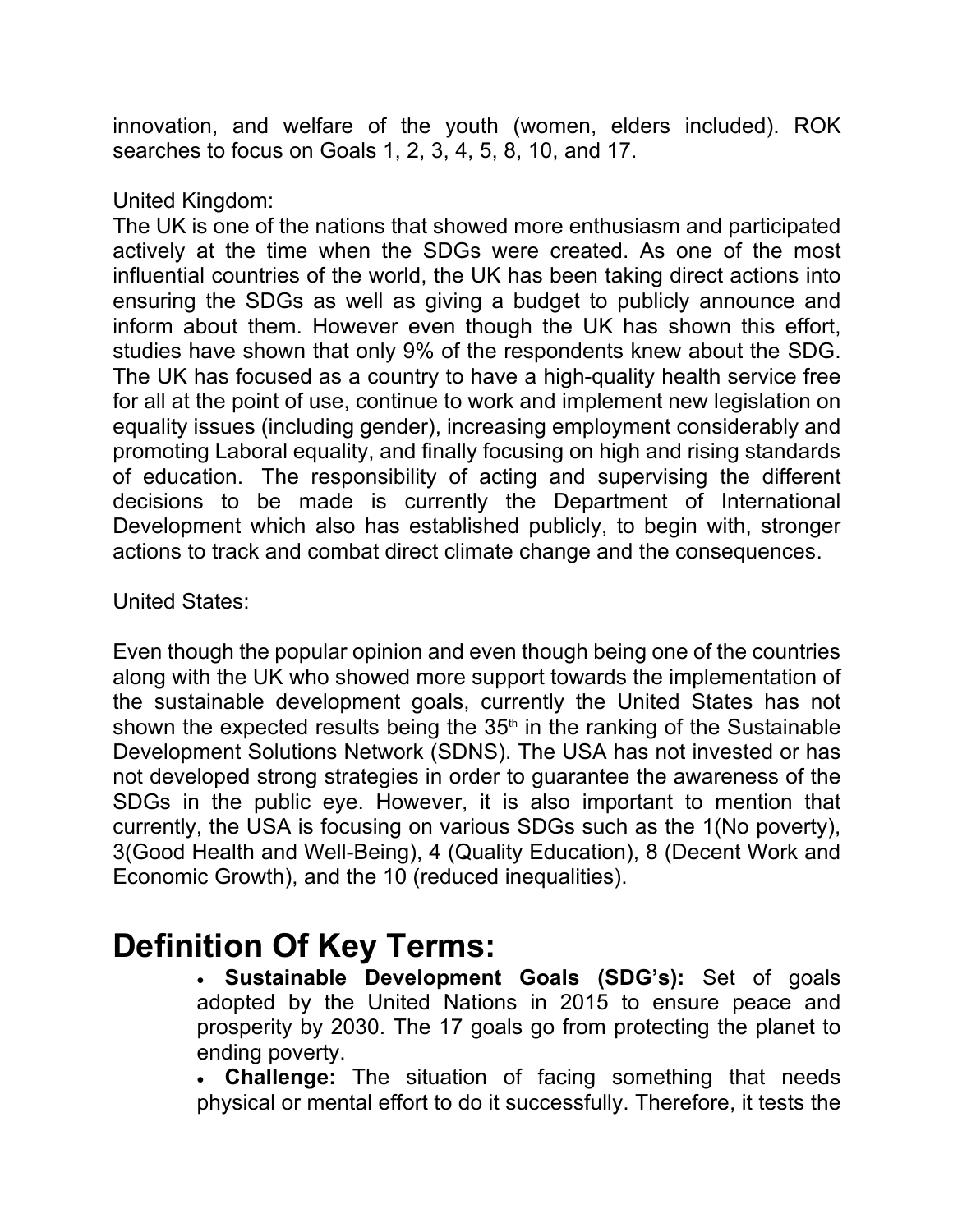nations or person's ability. In our context, a challenge is what a nation faces when trying to accomplish the SDGs.

• **Sustainability:** Concept that is achieved when creating a balance between economy, equity, and environment. Sustainable development meets the needs of the present but without the commitment of avoiding the ability of future generations to meet their own needs.

• **Technology:** The application of scientific knowledge for our human use. It has the purpose of changing and manipulating our environment by creating, adapting, or improving products or services, processes, etc.

• **Renewable energy:** This is the energy that is obtained by natural renewable resources. Some examples are the sunlight, the wind, and waves; they go through different processes and the energy obtained is used in different industries.

• **STI:** Abbreviation that stands for Science, Technology, and Innovation

• **R&D:** Abbreviation that stands for Research and Development

### **Guiding Questions:**

• What are the goals for the sustainable development of your country?

- How is your nation working to achieve them?
- Does your country use renewable energy? Which ones?
- What are the laws in your country that promote care for the environment?

• How does your country work to provide inclusive and equitable quality education?

• How does your country work to ensure sustained, inclusive, and sustainable economic growth, as well as employment and decent work?

• By analyzing the 17 SDGs, in which goals does your country have areas of opportunity?

• Now, in which goals have your country developed very well?

### **References:**